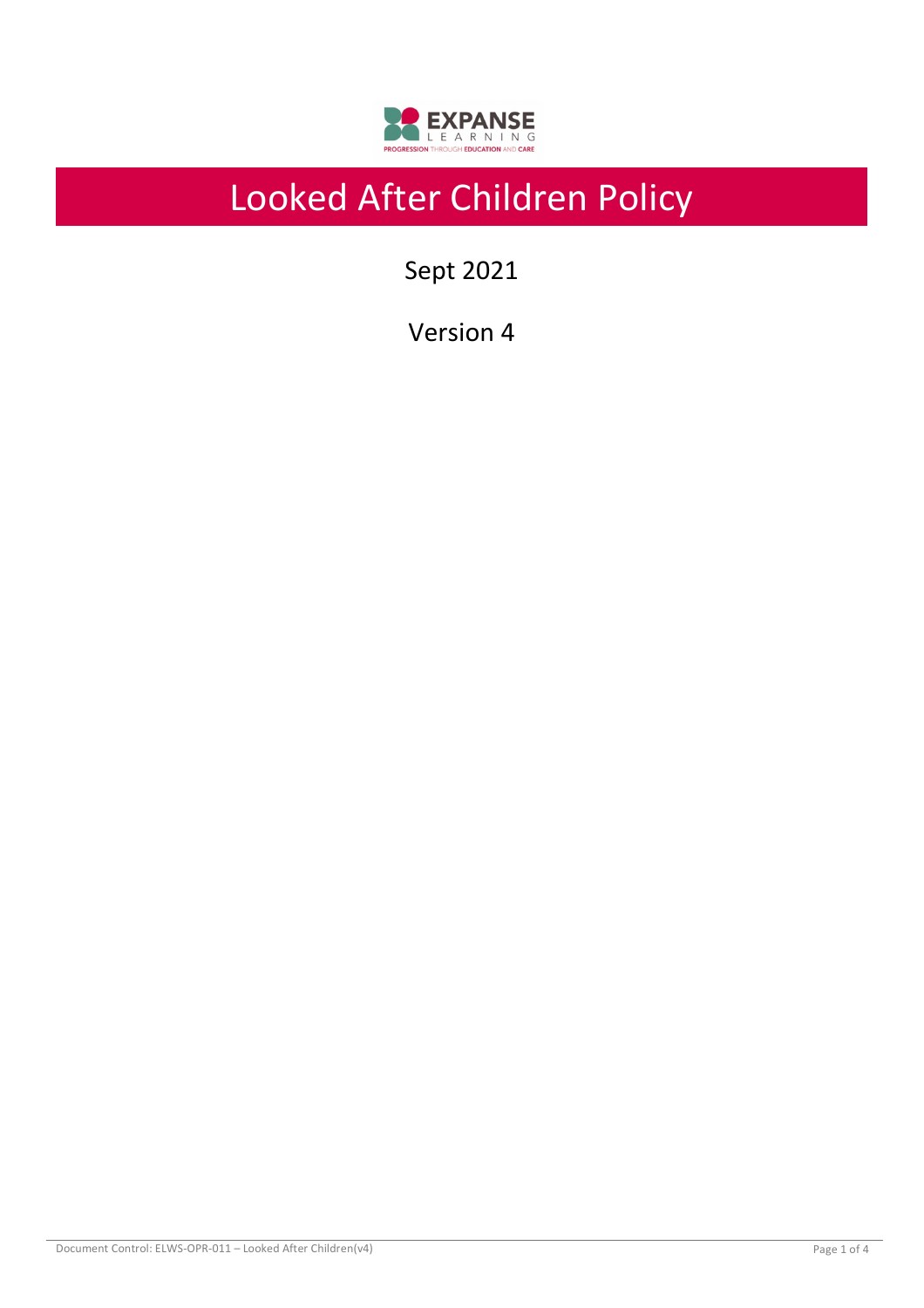# **1. Scope**

This policy applies to all staff at Expanse Learning Wigan School (Hereafter referred to as the School).

# **2. Objective**

This policy outlines our school commitment to the Education of Looked After and Previously Looked After Children.

# **3. The Board of Governors**

The governors will carry out their role in line with statutory guidance.

# *The designated governor in school is Christine Galligan The designated teacher in school is Ed Hanley*

The board of governors, head teacher and school leadership team will support the education of looked after and previously looked after children by ensuring that the designated teacher has:

- Appropriate seniority and professional experience to provide leadership, training, information, challenge and advice to others
- Training opportunities, including time away from timetable commitments, to acquire and keep up-to-date the necessary skills, knowledge and understanding, including a good knowledge of SEND
- Appropriate monitoring arrangements to ensure that the school/education setting is providing appropriate support for looked-after and previously looked-after children

They will also ensure that school policies consider the needs of looked-after and previously looked-after children. This consideration will include additional arrangements for looked –after and previously looked-after children when considering;

- Admission
- **Fxclusion**
- Behaviour management
- Mental health needs
- Specific safeguarding challenges
- Special educational needs and disabilities (SEND)
- Gifted and talented students
- Teaching and learning needs
- Educational visits and extended school activities

The board of governors will hold the school to account on how it supports its looked-after and previously looked-after children.

## **4. The designated teacher**

The designated teacher will carry out their role in line with statutory guidance.

## The designated teacher is **Ed Hanley**

The designated teacher (DT) is the central point of initial contact within the school and they will join up resources and support to minimise any disruption to a child's learning. The DT will work to promote the education of looked-after and previously looked-after children by promoting a whole school culture where the personalised learning needs of every looked-after and previously looked-after child matters and their personal, emotional and academic needs are prioritised. They will take lead responsibility for ensuring employees understand how the whole school supports the educational achievement of these students.

Our school will make sure that all employees:

- have high expectations of children's learning and set targets to accelerate educational progress;
- are aware of the emotional, psychological and social effects of loss and separation (attachment awareness)
- understand how important it is to see children as individuals
- appreciate the central importance of the looked-after child's PEP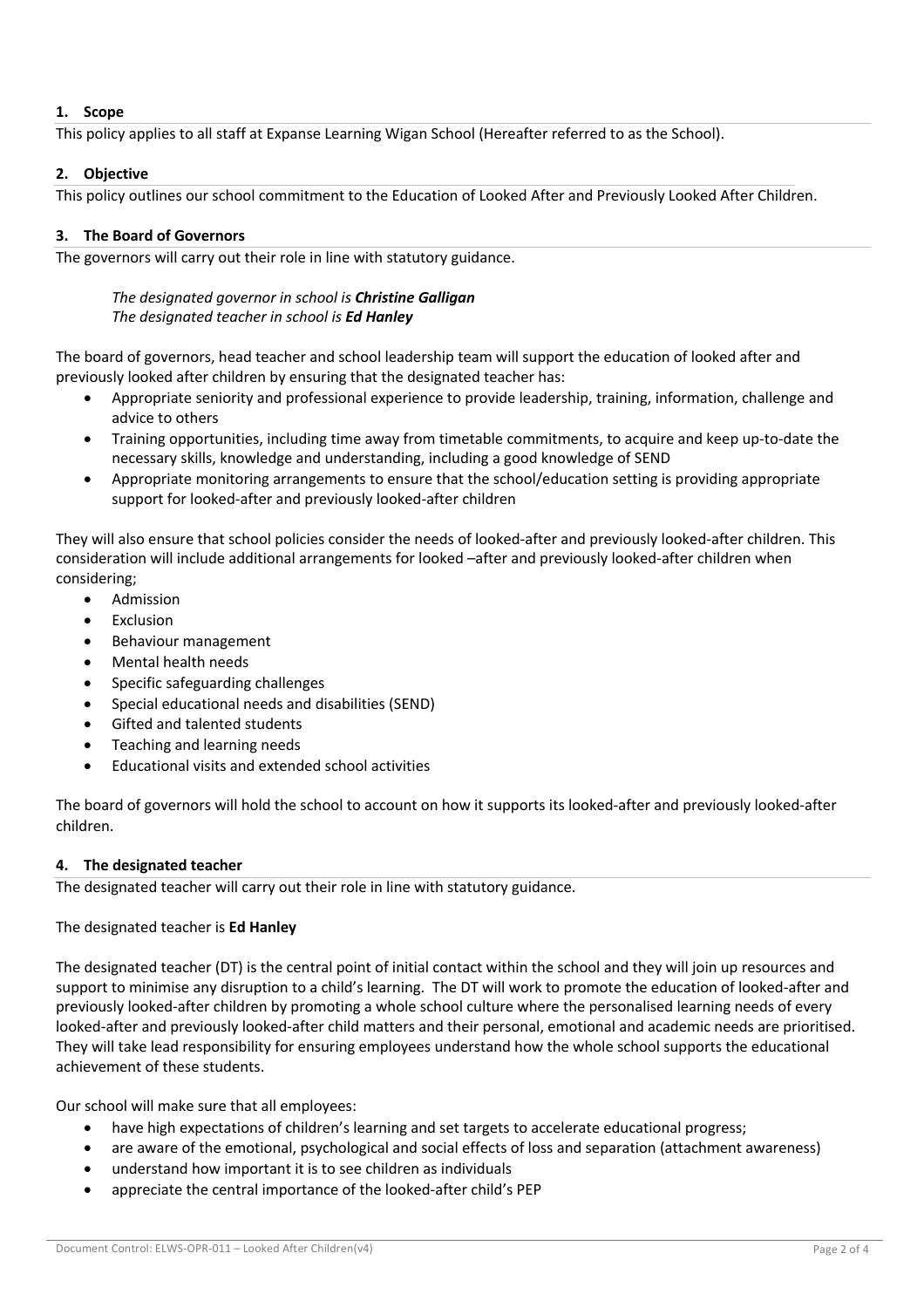• for previously looked-after children, understand the importance of involving the child's parents or guardians in decisions affecting their child's education, and be a contact for parents or guardians who want advice or have concerns about their child's progress at school.

The DT will have a direct and day-to-day role in promoting the educational achievement of looked-after and previously looked-after children. They will:

- Contribute to the development and review of whole school policies and procedures
- Ensure looked after and previously looked after children are prioritised for support; listened to; encouraged to participate; and believe they can achieve through an ethos of aspiration.
- The DT will chair Personal Education Plan (PEP) meetings to effectively plan to utilise school resources and ensure each child has access to the support they need to achieve:
	- $\circ$  These meetings will take place 3 times per academic year to review support and deploy effective resources.
	- o Documentation will be coproduced with family and social care and shared with appropriate professionals as part of the child's care plan.
- The DT will work closely with professional agencies including the foster carer; allocated social worker; virtual school head; learning and behaviour support agencies; EPS; SENDs, CAMHs, local police/youth offending service; community nurses and any other professional agency involved in supporting the child and family.

## **5. Transfer out of care**

When children cease to be looked-after, the DT will work closely with the family and support agencies to ensure continuity of provision and progress. The DT will ensure that family members and carers are aware that they must pass on information about previous care status to any new education setting as this information cannot be passed from school to school as it is protected information under GDPR.

## **6. Voice of the child**

School will listen to, record and if possible, act upon the voice of looked-after and previously looked-after children as a vital part of successfully understanding and meeting their needs.

## **7. Pupil Premium Plus (PP+)**

As an independent school, Pupil Premium Plus is not routinely available. If it is recognised that a potential student requires additional support over and above the standard offer, the school reserves the right to amend the fees accordingly to reflect the higher need.

## **8. Special Educational Needs (SEN)**

Looked-after children and previously looked-after children are significantly more likely to have SEN than their peers. Of those with SEN, a significant proportion will have Education, Health and Care Plans (EHC plans).

The DT will ensure that:

- They work closely with the SENCO and local authority support team where applicable
- Children's PEPs work in harmony with their EHC plan

## **9. Meeting Mental Health needs**

Looked-after children and previously looked-after children are more likely to experience the challenge of social, emotional and mental health issues than their peers. The designated teachers have an important role in ensuring they and other school employees can identify signs of potential issues and understand where the school can draw on specialist services. School will utilise CAMHS to support understanding mental health needs for looked-after and previously looked –after children. This will enable us to improve a whole school understanding of attachment and trauma and the impact on learning and behaviour for vulnerable children. We also recognise the impact on staff when working with traumatised children. We will ensure all staff feel supported to address their own needs as well as those of the vulnerable children they are caring for.

## **10. Working with local authorities**

ELWS will work in partnership with the relevant Local Authority's to promote the education of looked-after and previously looked-after children through the processes identified in this policy